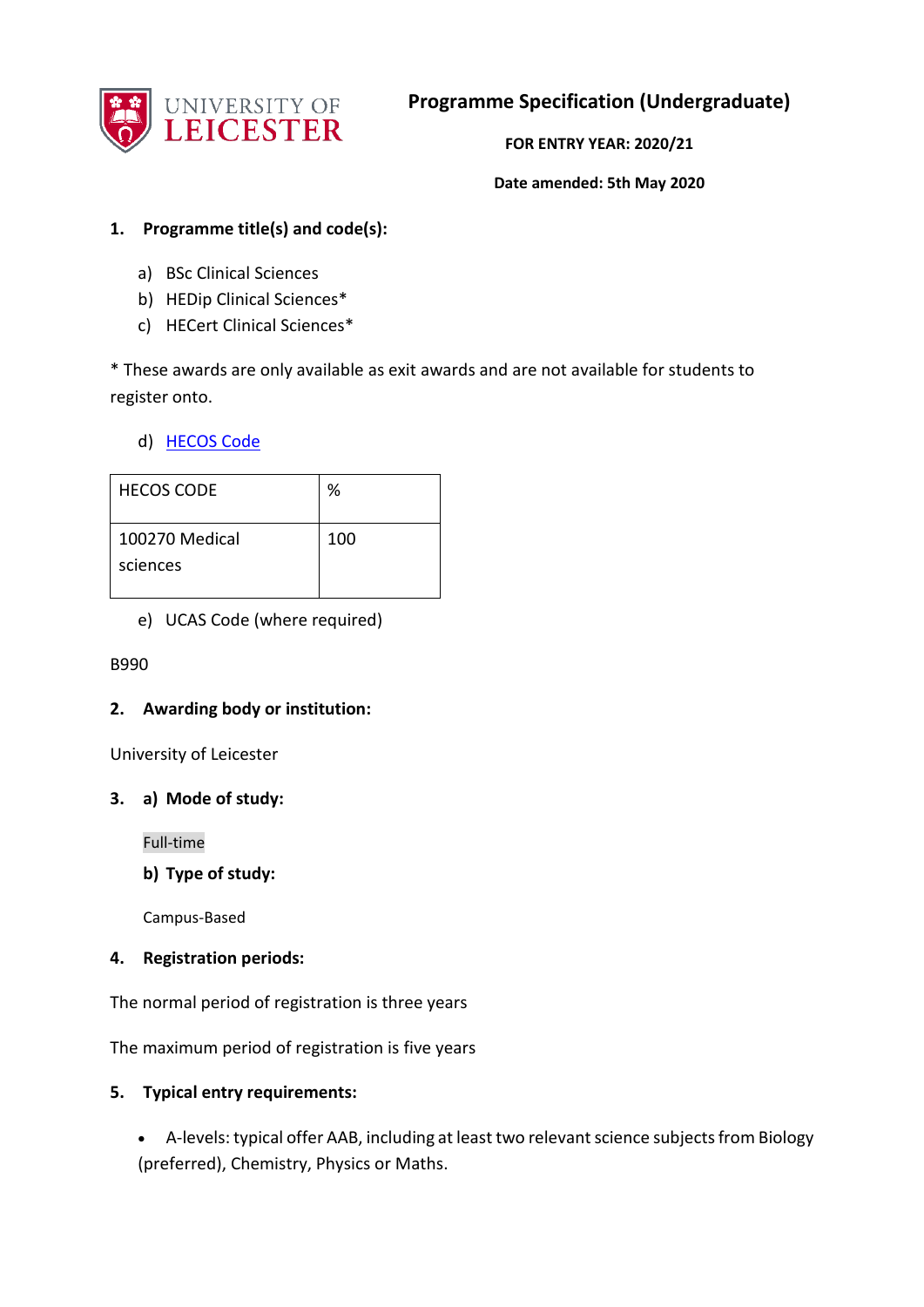EPQ with A-levels: typical offer ABB + EPQ at grade B. A-level subjects to include two relevant science subjects from Biology (preferred), Chemistry, Physics or Maths. General Studies not accepted.

GCSE: At least Grade C/6 in both English Language and Maths (if not held at A-level)

 Access to HE Diploma: Pass relevant diploma with 45 credits at level three, with distinctions in some subjects. International Baccalaureate: Pass Diploma with 32/30 points, including at least two relevant science subjects at Grade 6 at higher level.

 BTEC Nationals: Pass relevant Diploma with DDD plus five GCSEs at B or above including two relevant sciences.

### **6. Accreditation of Prior Learning:**

Not applicable/available for this Programme.

### **7. Programme aims:**

The programme aims to provide students with the opportunity to study the basic medical and biomedical sciences alongside gaining a foundation in traditional laboratory and research skills. In addition to generic transferrable skills, and a strong foundation in the basic medical sciences, students will also complete foundation laboratory and research skills in the context of biological sciences and develop these in year 3 by the completion of an analytical research project. In this way, the degree will prepare students for research careers (including accessing higher degrees) which are particularly aligned with the growing medical and healthcare research sectors. The degree would also prepare students for a Graduate Entry Medical (GEM) Programme and also other professional training routes such as Physicians Assistants which are slowly growing within the UK. The degree may allow students an alternative route into undergraduate medical training through a competitive process.

### **8. Reference points used to inform the programme specification:**

- Framework for Higher Education Qualifications (FHEQ)
- UK Quality Code for Higher Education
- University Learning [Strategy](https://www2.le.ac.uk/offices/sas2/quality/learnteach)
- [University Assessment Strategy](https://www2.le.ac.uk/offices/sas2/quality/learnteach)
- University of Leicester Periodic Developmental Review Report
- External Examiners' reports (annual)
- United Nations Education for Sustainable Development Goals
- Student Destinations Data
- **9. Programme Outcomes:**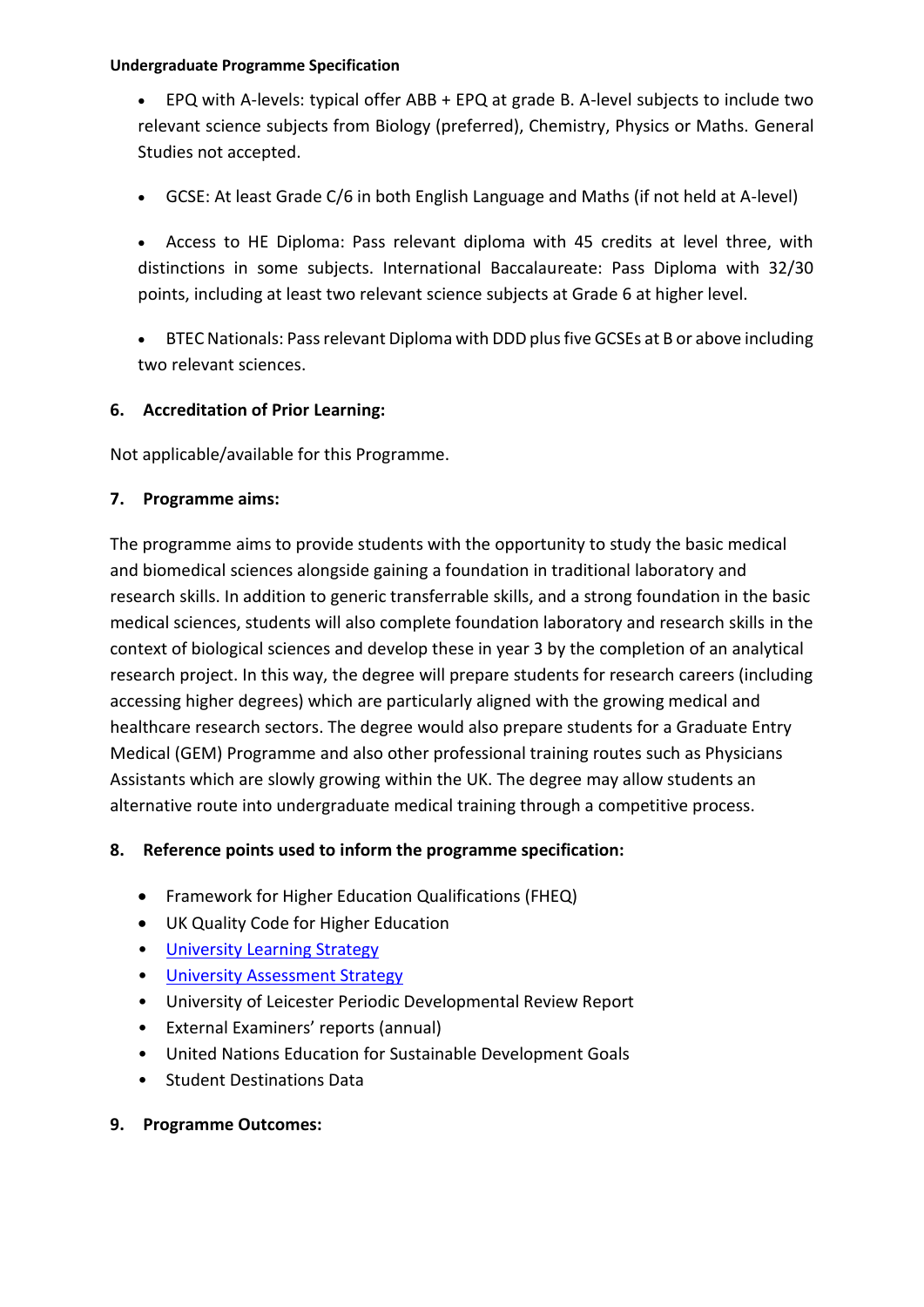| <b>Intended Learning</b>                                                                                                                                                                                                                                                                                                                                                            | <b>Teaching and Learning</b>                                                                                                                                                                                                      | <b>How Demonstrated?</b>                                                                                                                                                                                                                                                |
|-------------------------------------------------------------------------------------------------------------------------------------------------------------------------------------------------------------------------------------------------------------------------------------------------------------------------------------------------------------------------------------|-----------------------------------------------------------------------------------------------------------------------------------------------------------------------------------------------------------------------------------|-------------------------------------------------------------------------------------------------------------------------------------------------------------------------------------------------------------------------------------------------------------------------|
| <b>Outcomes</b>                                                                                                                                                                                                                                                                                                                                                                     | <b>Methods</b>                                                                                                                                                                                                                    |                                                                                                                                                                                                                                                                         |
| (a) Discipline specific knowledge and competencies                                                                                                                                                                                                                                                                                                                                  |                                                                                                                                                                                                                                   |                                                                                                                                                                                                                                                                         |
|                                                                                                                                                                                                                                                                                                                                                                                     | (i) Mastery of an appropriate body of knowledge                                                                                                                                                                                   |                                                                                                                                                                                                                                                                         |
| Demonstrate an<br>awareness of the main<br>principles of the central<br>basic medical sciences (to<br>include core anatomy,<br>embryology, physiology,<br>biochemistry, pathology,<br>histology, biochemistry,<br>immunology,<br>microbiology,<br>pharmacology, sociology<br>and psychology), biological<br>sciences and related<br>disciplines and explain<br>their core concepts. | Lectures, group work,<br>tutorials, seminars, practical<br>classes including anatomic<br>dissection, computer classes,<br>discussions, research projects,<br>directed reading, resource-<br>based learning, and private<br>study. | Examination (to include, but<br>not restricted to, synoptic<br>integrated examination) and<br>coursework (e.g. practical<br>reports, written reports, data<br>analysis, oral presentations,<br>group reports, video<br>production, poster production,<br>dissertation). |
| (ii) Understanding and application of key concepts and techniques                                                                                                                                                                                                                                                                                                                   |                                                                                                                                                                                                                                   |                                                                                                                                                                                                                                                                         |
| Describe and apply safely<br>appropriate experimental<br>procedures in biological<br>sciences, biomedical<br>sciences and related<br>disciplines.<br>Apply a scientific approach<br>to the solution of<br>problems in the context of<br>the medical and biological<br>sciences and appreciate<br>the rationale of<br>experimental design.<br>Explain related core<br>concepts.      | Lectures, group work,<br>tutorials, seminars, practical<br>classes including anatomic<br>dissection, computer classes,<br>discussions, research projects,<br>directed reading, resource-<br>based learning, and private<br>study. | Examination and coursework.                                                                                                                                                                                                                                             |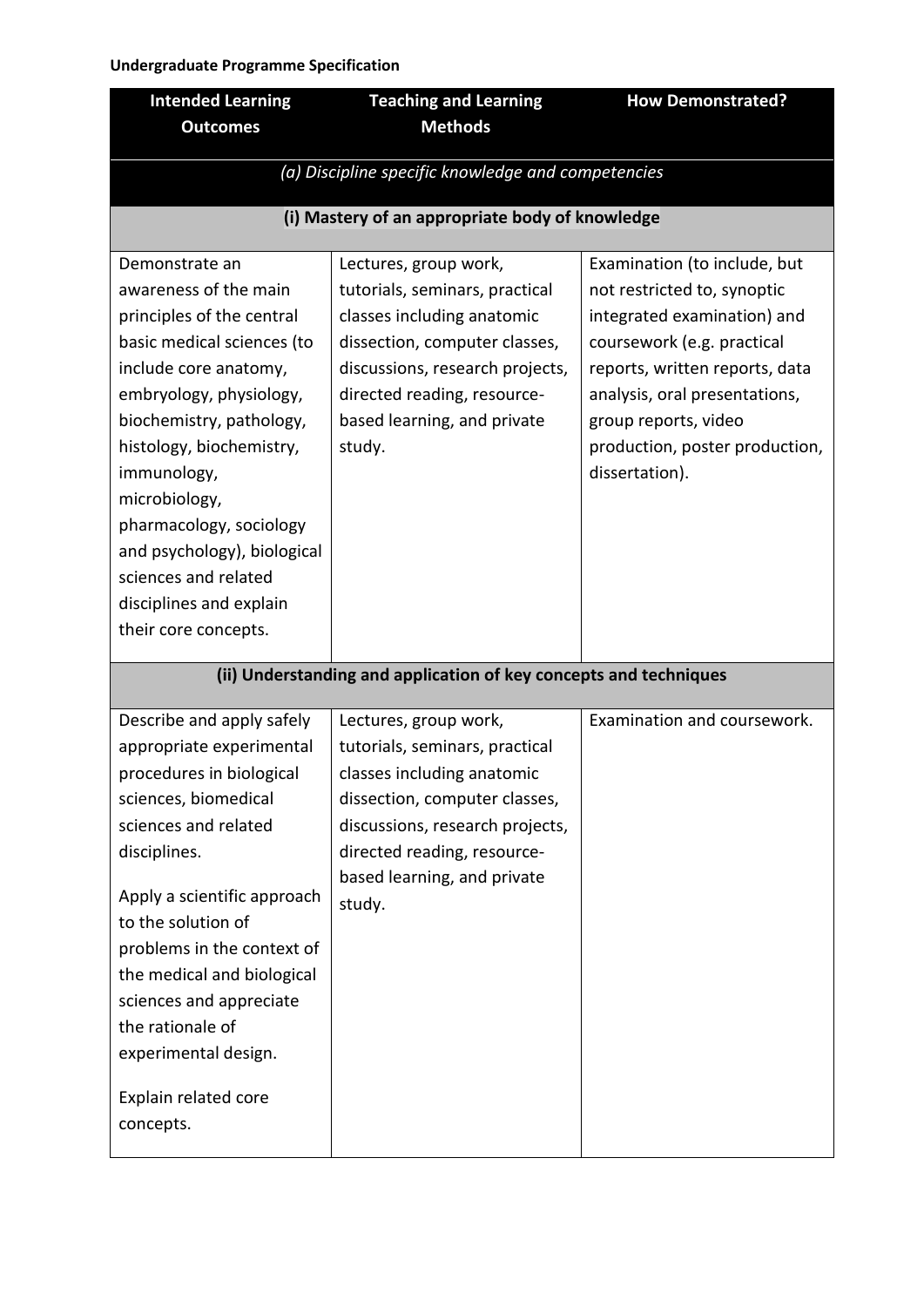| <b>Intended Learning</b>                                    | <b>Teaching and Learning</b>          | <b>How Demonstrated?</b>    |
|-------------------------------------------------------------|---------------------------------------|-----------------------------|
| <b>Outcomes</b>                                             | <b>Methods</b>                        |                             |
|                                                             | (iii) Critical analysis of key issues |                             |
|                                                             |                                       |                             |
| Demonstrate a capacity                                      | Lectures, group work,                 | Examination and coursework. |
| for critical scientific                                     | tutorials, seminars, practical        |                             |
| analysis of issues in the                                   | classes including anatomic            |                             |
| context of the basic                                        | dissection, computer classes,         |                             |
| medical sciences,                                           | discussions, research projects,       |                             |
| biological sciences, and                                    | directed reading, resource-           |                             |
| related disciplines.                                        | based learning, and private           |                             |
|                                                             | study.                                |                             |
|                                                             |                                       |                             |
| (iv) Clear and concise presentation of material             |                                       |                             |
| Communicate orally and in                                   | Lectures, group work,                 | Examination and coursework. |
| writing concepts and                                        | tutorials, seminars, practical        |                             |
| arguments in basic                                          | classes including anatomic            |                             |
| medical sciences,                                           | dissection, computer classes,         |                             |
| biological sciences, and                                    | discussions, research projects,       |                             |
| related disciplines.                                        | directed reading, resource-           |                             |
|                                                             | based learning, and private           |                             |
|                                                             | study.                                |                             |
|                                                             |                                       |                             |
| (v) Critical appraisal of evidence with appropriate insight |                                       |                             |
| Demonstrate the capacity                                    | Lectures, group work,                 | Examination and coursework. |
| to analyse and criticise                                    | tutorials, seminars, practical        |                             |
| evidence from both                                          | classes including anatomic            |                             |
| experimental procedures                                     | dissection, computer classes,         |                             |
| and the literature.                                         | discussions, research projects,       |                             |
|                                                             | directed reading, resource-           |                             |
|                                                             | based learning, and private           |                             |
|                                                             | study.                                |                             |
|                                                             |                                       |                             |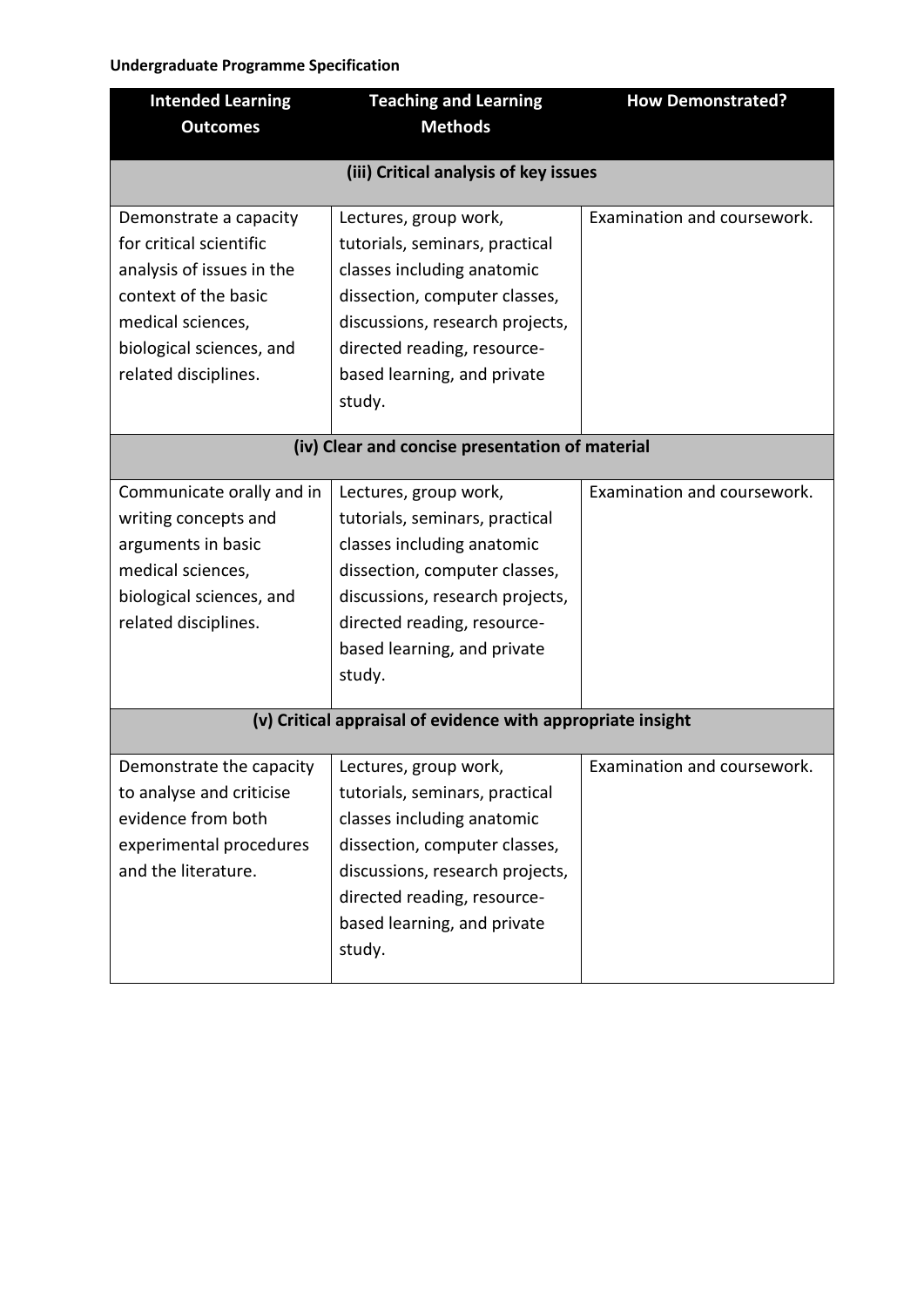| <b>Intended Learning</b>     | <b>Teaching and Learning</b>                                  | <b>How Demonstrated?</b>      |
|------------------------------|---------------------------------------------------------------|-------------------------------|
| <b>Outcomes</b>              | <b>Methods</b>                                                |                               |
|                              | (vi) Other discipline specific competencies                   |                               |
| Demonstrate the ability to   | Group work, tutorials,                                        | Examination and coursework.   |
| assimilate, integrate and    | practical classes                                             |                               |
| apply knowledge and skills   |                                                               |                               |
| from the various medical     |                                                               |                               |
| and biomedical sciences to   |                                                               |                               |
| aid in solving clinical and  |                                                               |                               |
| scientific problems.         |                                                               |                               |
|                              | (b) Transferable skills                                       |                               |
| (i) Oral communication       |                                                               |                               |
| Communicate orally, with     | Tutorials, seminars, practical                                | Oral presentations, group     |
| clarity and coherence,       | classes, computer classes,                                    | reports, tutorials, practical |
| concepts and arguments       | discussions, fieldwork,                                       | examinations.                 |
| in basic medical sciences,   | research projects, group work.                                |                               |
| biological sciences, and     |                                                               |                               |
| related disciplines.         |                                                               |                               |
| (ii) Written communication   |                                                               |                               |
| Communicate in writing,      | Tutorials, seminars, practical                                | Examination and coursework.   |
| with clarity and             | classes, computer classes,                                    |                               |
| coherence, concepts and      | discussions, fieldwork,                                       |                               |
| arguments in basic           | research projects, group work.                                |                               |
| medical sciences,            |                                                               |                               |
| biological sciences, and     |                                                               |                               |
| related disciplines.         |                                                               |                               |
| (iii) Information technology |                                                               |                               |
| Demonstrate the effective    |                                                               | Examination and coursework.   |
| use of IT for accessing      | Lectures, tutorials, seminars,<br>practical classes, computer |                               |
| databases and scientific     | classes, discussions, fieldwork,                              |                               |
| literature; manipulating,    | research projects, group work,                                |                               |
| processing and presenting    | directed reading, resource-                                   |                               |
| data; presenting written     | based learning, and private                                   |                               |
| assignments.                 | study.                                                        |                               |
|                              |                                                               |                               |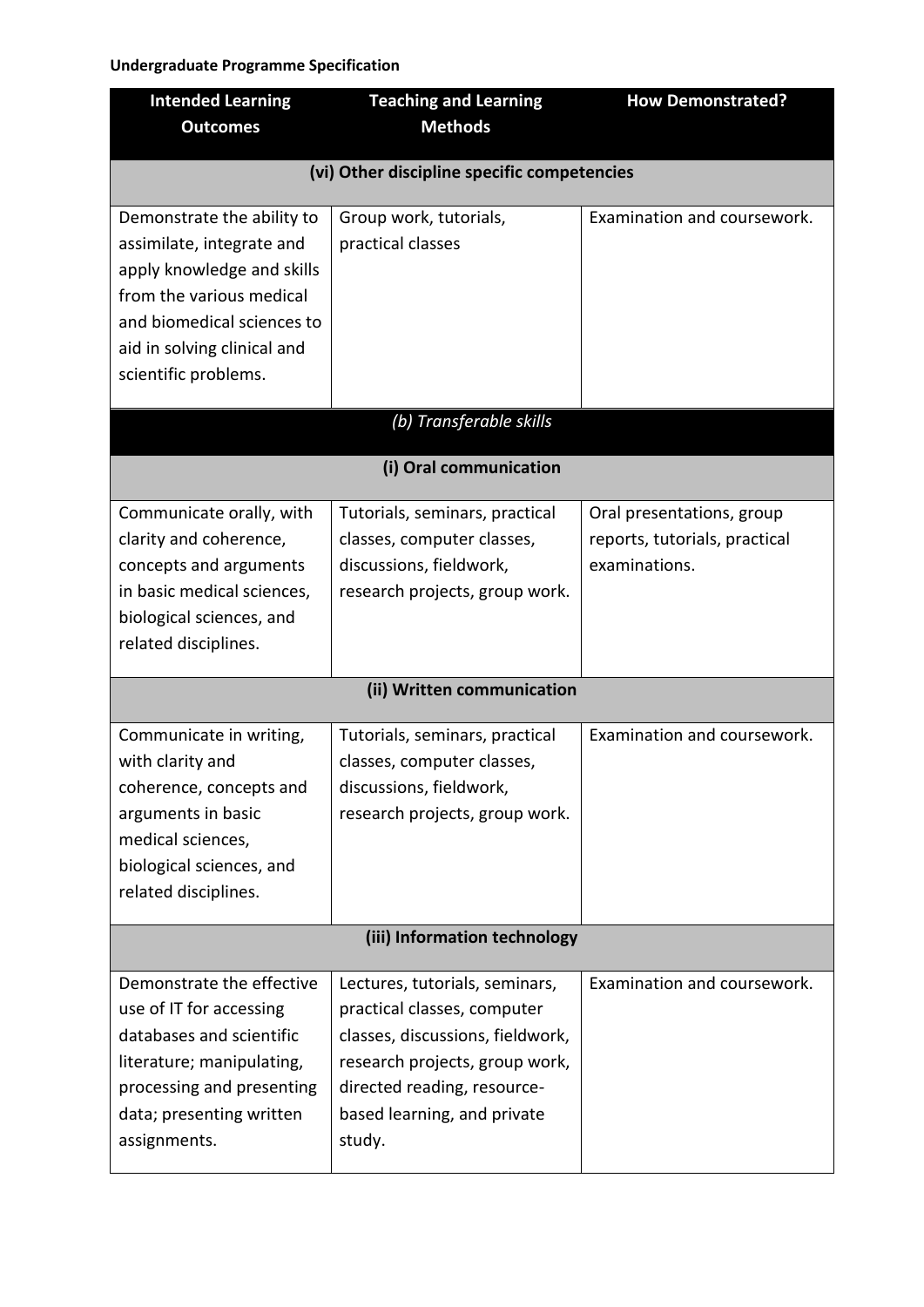| <b>Intended Learning</b>                                                                                                                                                                                                                                                                                                                                                                       | <b>Teaching and Learning</b>                                                                                                                                                                                                      | <b>How Demonstrated?</b>                                                                                    |
|------------------------------------------------------------------------------------------------------------------------------------------------------------------------------------------------------------------------------------------------------------------------------------------------------------------------------------------------------------------------------------------------|-----------------------------------------------------------------------------------------------------------------------------------------------------------------------------------------------------------------------------------|-------------------------------------------------------------------------------------------------------------|
| <b>Outcomes</b>                                                                                                                                                                                                                                                                                                                                                                                | <b>Methods</b>                                                                                                                                                                                                                    |                                                                                                             |
| (iv) Numeracy                                                                                                                                                                                                                                                                                                                                                                                  |                                                                                                                                                                                                                                   |                                                                                                             |
| Understand and<br>manipulate numerical<br>data, solve problems using<br>a variety of methods and<br>apply numerical and<br>statistical techniques to<br>data analysis.                                                                                                                                                                                                                         | Lectures, group work,<br>tutorials, seminars, practical<br>classes including anatomic<br>dissection, computer classes,<br>discussions, research projects,<br>directed reading, resource-<br>based learning, and private<br>study. | Examination and coursework.                                                                                 |
| (v) Team working                                                                                                                                                                                                                                                                                                                                                                               |                                                                                                                                                                                                                                   |                                                                                                             |
| Demonstrate the ability to<br>work as part of a group.                                                                                                                                                                                                                                                                                                                                         | Tutorials, group work,<br>research projects.                                                                                                                                                                                      | Group reports (including group<br>research project), use of class<br>data to generate practical<br>reports. |
| (vi) Problem solving                                                                                                                                                                                                                                                                                                                                                                           |                                                                                                                                                                                                                                   |                                                                                                             |
| Apply a scientific approach<br>to the solution of<br>problems in the context of<br>the medical and<br>biomedical sciences and<br>appreciate the rationale of<br>experimental design.<br>Demonstrate the ability to<br>assimilate, integrate and<br>apply knowledge and skills<br>from the various medical<br>and biomedical sciences to<br>aid in solving clinical and<br>scientific problems. | Lectures, group work,<br>tutorials, seminars, practical<br>classes including anatomic<br>dissection, computer classes,<br>discussions, research projects,<br>directed reading, resource-<br>based learning, and private<br>study. | Examination and coursework                                                                                  |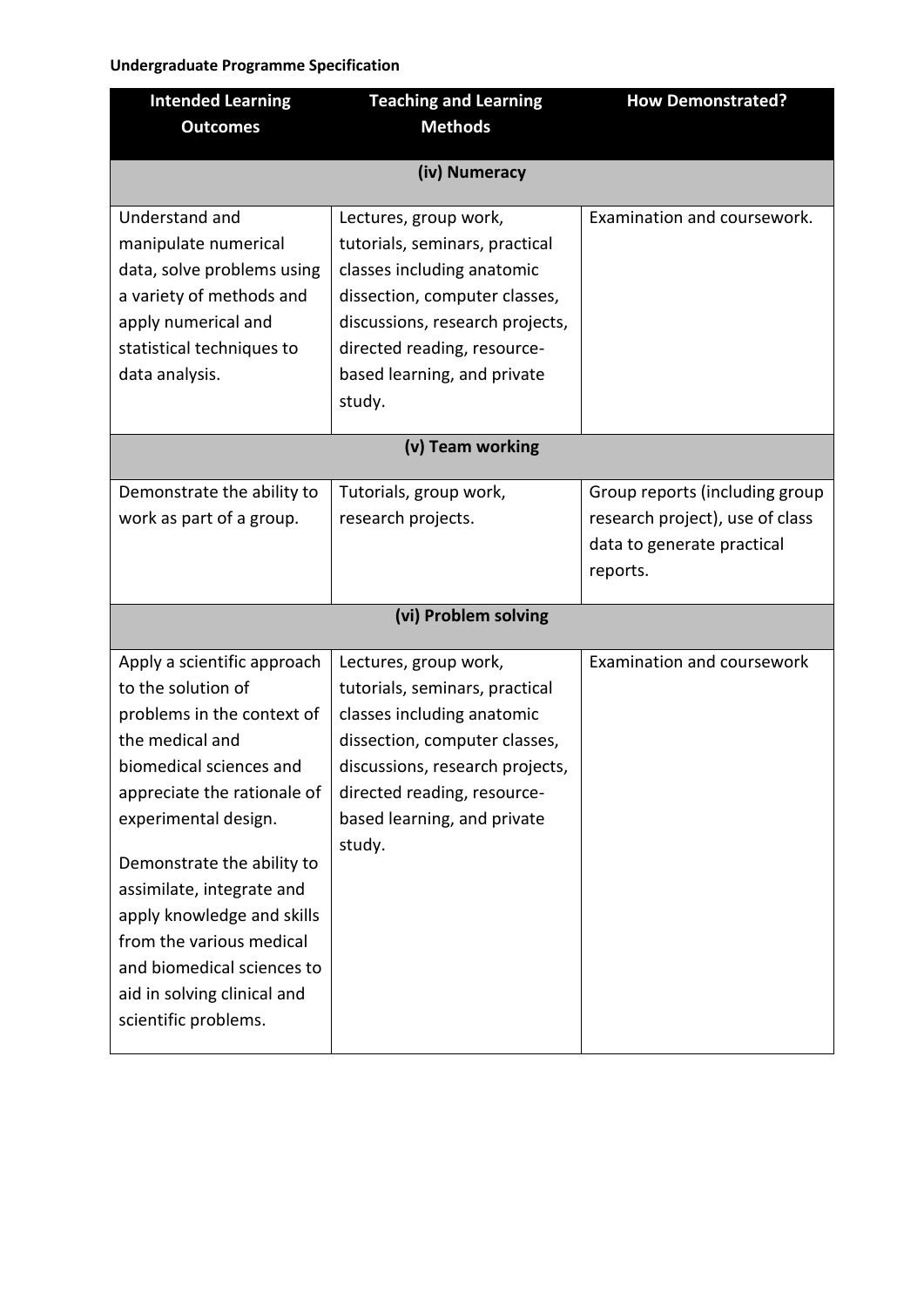| <b>Intended Learning</b><br><b>Outcomes</b> | <b>Teaching and Learning</b><br><b>Methods</b> | <b>How Demonstrated?</b>   |
|---------------------------------------------|------------------------------------------------|----------------------------|
|                                             |                                                |                            |
| (vii) Information handling                  |                                                |                            |
| Demonstrate the capacity                    | Lectures, group work,                          | Examination and coursework |
| to access a variety of                      | tutorials, seminars, practical                 |                            |
| resource materials and to                   | classes including anatomic                     |                            |
| analyse evidence from                       | dissection, computer classes,                  |                            |
| both experimental                           | discussions, research projects,                |                            |
| procedures and the                          | directed reading, resource-                    |                            |
| literature.                                 | based learning, and private                    |                            |
|                                             | study.                                         |                            |
|                                             |                                                |                            |
| (viii) Skills for lifelong learning         |                                                |                            |
| Demonstrate the                             | Lectures, group work,                          | Examination, coursework,   |
| acquisition of the skills                   | tutorials, seminars, practical                 | personal development       |
| and attributes necessary                    | classes including anatomic                     | planning.                  |
| for lifelong learning,                      | dissection, computer classes,                  |                            |
| including: intellectual                     | discussions, research projects,                |                            |
| independence, effective                     | directed reading, resource-                    |                            |
| time management, the                        | based learning, and private                    |                            |
| ability to work as part of a                | study.                                         |                            |
| team, the use of IT and                     |                                                |                            |
| the capacity to access and                  |                                                |                            |
| utilise a variety of                        |                                                |                            |
| resource materials.                         |                                                |                            |
|                                             |                                                |                            |

### **10. Progression points:**

This programme follows the standard Scheme of Progression set out in Senate Regulation 5 governing undergraduate programmes.

The following additional progression requirements for this programme have been approved:

• See under section 12, special features, "Transfer opportunity to MBChB Year 2"

In cases where a student has failed to meet a requirement to progress, he or she will be required to withdraw from the course

### **11. Scheme of Assessment**

This programme follows the standard Scheme of Award and Classification set out in Senate Regulation 5 governing undergraduate programmes.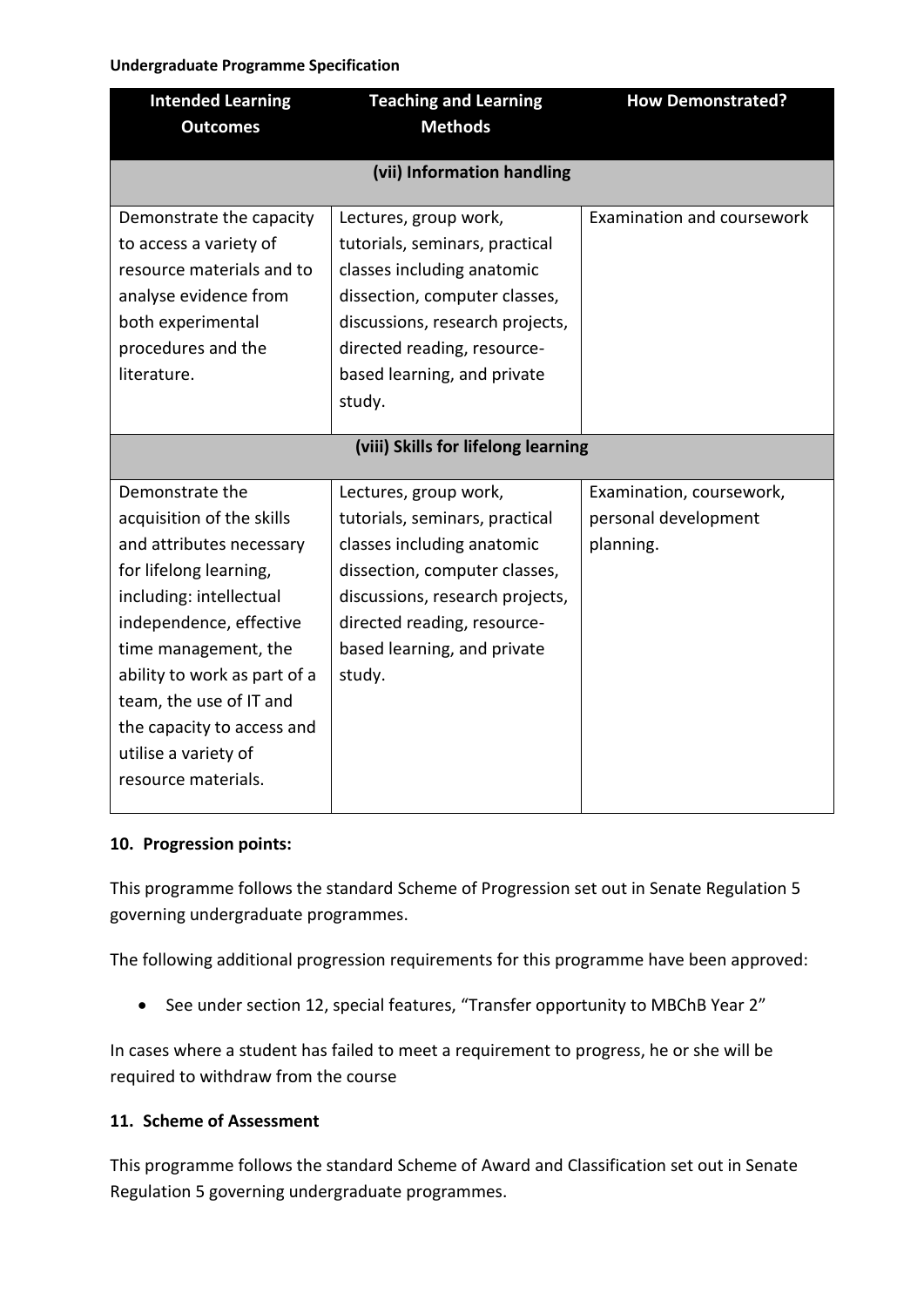The following additional award requirements for this programme have been approved:

• See under section 12, special features, "Transfer opportunity to MBChB Year 2"

## **12. Special features:**

#### Transfer opportunity to MBChB Year 2

The structure of the Programme and its assessment allows for the special feature of giving students the opportunity of transferring from the BSc Clinical Sciences (after successful completion of year 1) onto year 2 of the MBChB (A100) degree programme, on the proviso that year 2 of the MBChB programme has available spaces.

The performance of students in year 1 of the BSc Clinical Sciences wishing to be considered for transfer to year 2 of the MBChB will be benchmarked against the performance of the cohort into which they expect to join. Therefore, in order to be considered for transfer to MBChB year 2, students must achieve a score in the overall assessment of year 1 equal to the score required to warrant award of Merit or Distinction (decile 2 or 1) in the year 1 MBChB of that year.

In addition, students must successfully complete the other components of the entry requirements to the MBChB (A100) course as this is a regulatory requirement of the General Medical Council i.e. the student must present a valid UCAT score and undertake a Multiple Mini Interview as well as satisfactory health and DBS clearances.

### **13. Indications of programme quality**

External examiner evaluations

### **14. External Examiner(s) reports**

To be included following receipt of first report.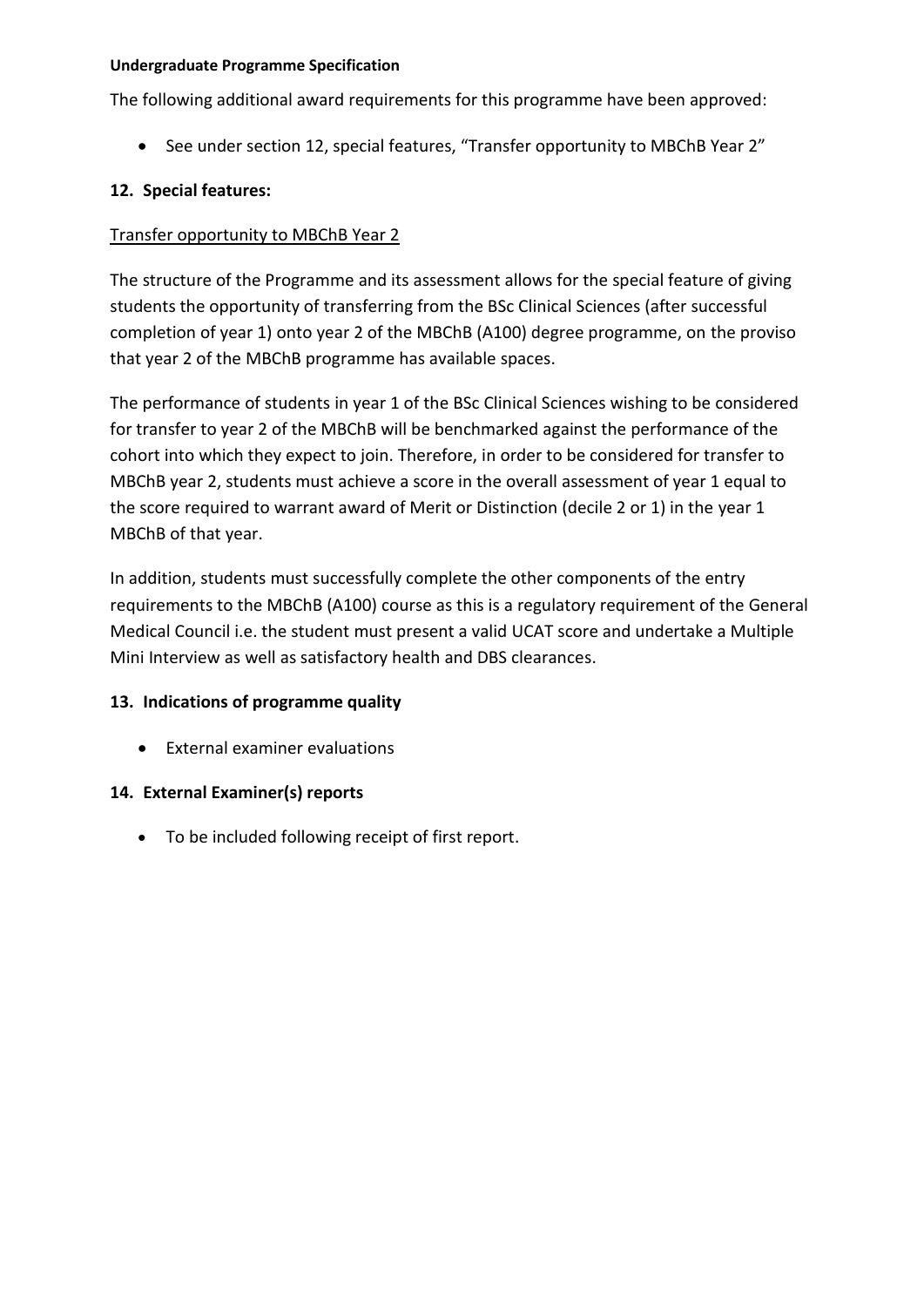# **Appendix 1: Level 4 ,5 and 6 Programme Structure (programme regulations)**

## **BSc Clinical Sciences**

#### **Year 1\***

All modules are core.

*Semester 1*

BS1081 Molecular and Cellular Sciences (30)

*Semester 2*

BS1083 Body Systems 1 (30)

*Year-long*

| BS1082 | Applied Medical and Biological Sciences 1 (30) |
|--------|------------------------------------------------|
|        |                                                |

BS1084 Applied Medical and Biological Sciences 2 (30)

\*The Leicester Award is embedded within the Health Enhancement Programme (HEP) that students will complete during Year 1

### **Year 2**

All modules are core.

*Semester 1*

BS2181 Body Systems 2 (30)

*Semester 2*

BS2083 Body Systems 4 (30)

BS2084 Applied Medical and Biological Sciences 4 (30)

*Year-long*

BS2082 Body Systems and Applied Medical and Biological Sciences 3 (30)\*

\*This module contains the Leicester Award Gold

### **Year 3**

All modules are core.